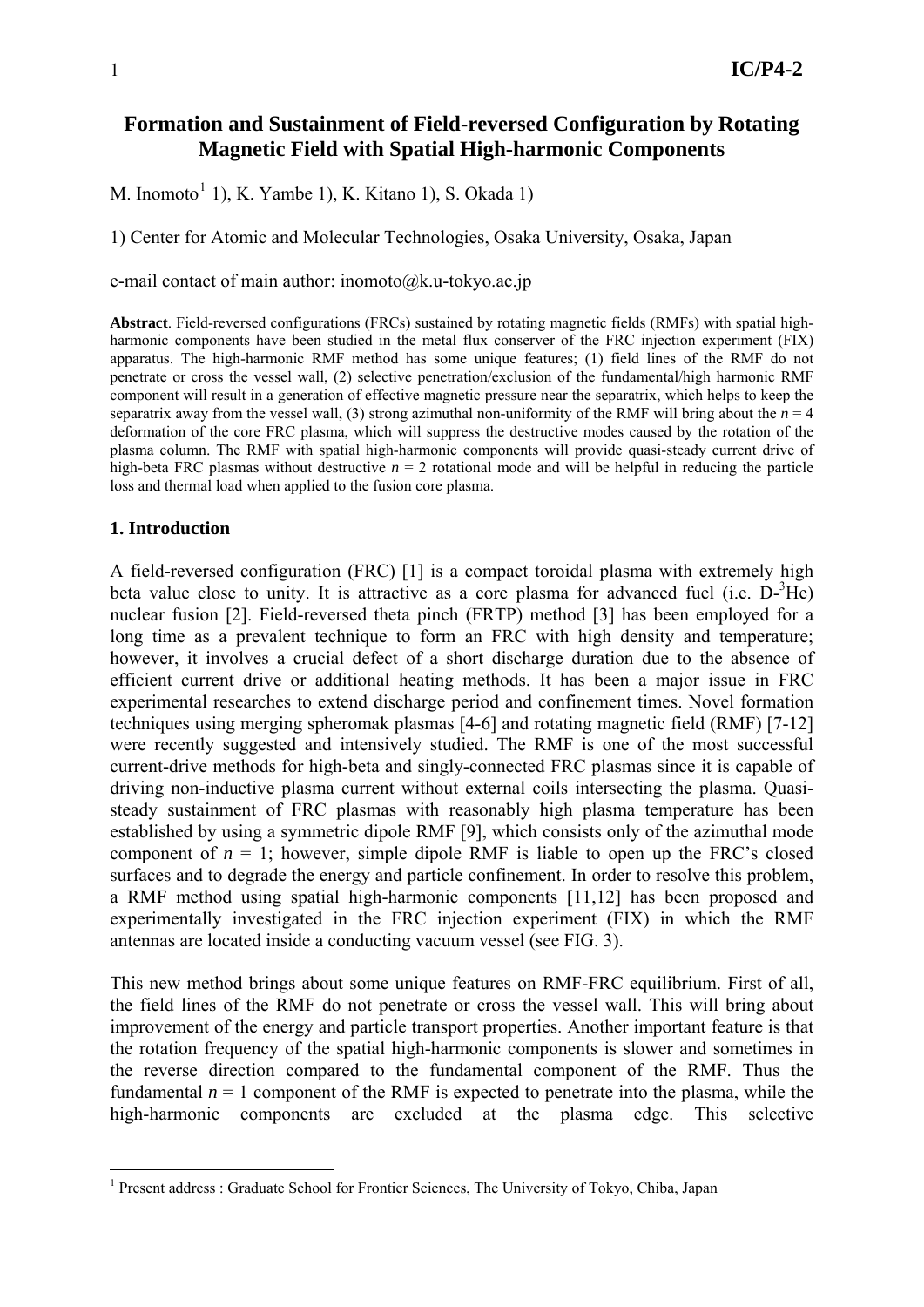penetration/exclusion results in a generation of effective magnetic pressure near the separatrix, which helps to keep the separatrix away from the vessel wall.

The other feature is that the strong azimuthal non-uniformity of the RMF brings about the  $n =$ 4 deformation of the quasi-steady core FRC, which will, together with the radially increasing nature of the confining magnetic field pressure, suppress the destructive modes driven by the rotation of the plasma column [13,14].

## **2. Rotating Magnetic Field with High-harmonic Components**

The temporary oscillating variables  $\tilde{X}$  resulting from the two-phase RMF will be expressed as

$$
\widetilde{X} = \sum_{n} X_n \cos n\theta \sin \omega t + \sum_{n} X_n \cos n(\theta - \pi / 2) \sin(\omega t - \pi / 2), \qquad n = 1, 3, 5, \cdots
$$
  
=  $X_1 e^{i(\omega t - \theta)} + X_3 e^{i(\omega t + 3\theta)} + X_5 e^{i(\omega t - 5\theta)} + X_7 e^{i(\omega t + 7\theta)} + \cdots$  (1)

The spatial high-harmonic components with mode  $n = 2k - 1$  ( $k = 1, 2, 3, \cdots$ ) rotate with the angular frequency of  $\pm \omega/n$ , where the sign is positive for odd *k* number (or  $n = 1, 5, 9, \dots$ ) and negative for even *k* number (or  $n = 3, 7, 11, \dots$ ). The high-harmonic components then have slower or reversed rotation frequency compared with the fundamental  $n = 1$  component. The vacuum RMF lines of force calculated on the assumption that the chamber wall is a perfect conductor is shown in FIG. 1(a). The vacuum RMF is rather straight near the geometric axis, i.e. the fundamental  $n = 1$  component is dominant. The spatial high-harmonic components with odd azimuthal mode numbers of  $n = 3, 5, 7, \ldots$  become significant in the vicinity of the antenna



*FIG. 1. (a) 2-dimensional field line structure and (b) the radial profile of the vacuum RMF inside a conducting vessel at*  $\theta = 0$ .



*FIG.2. Radial profiles of (a-d) the oscillating magnetic field and the shielding current density in the calculated 1-dimensional RMF-FRC equilibrium, and (e) the experimentally observed oscillating magnetic field profile.*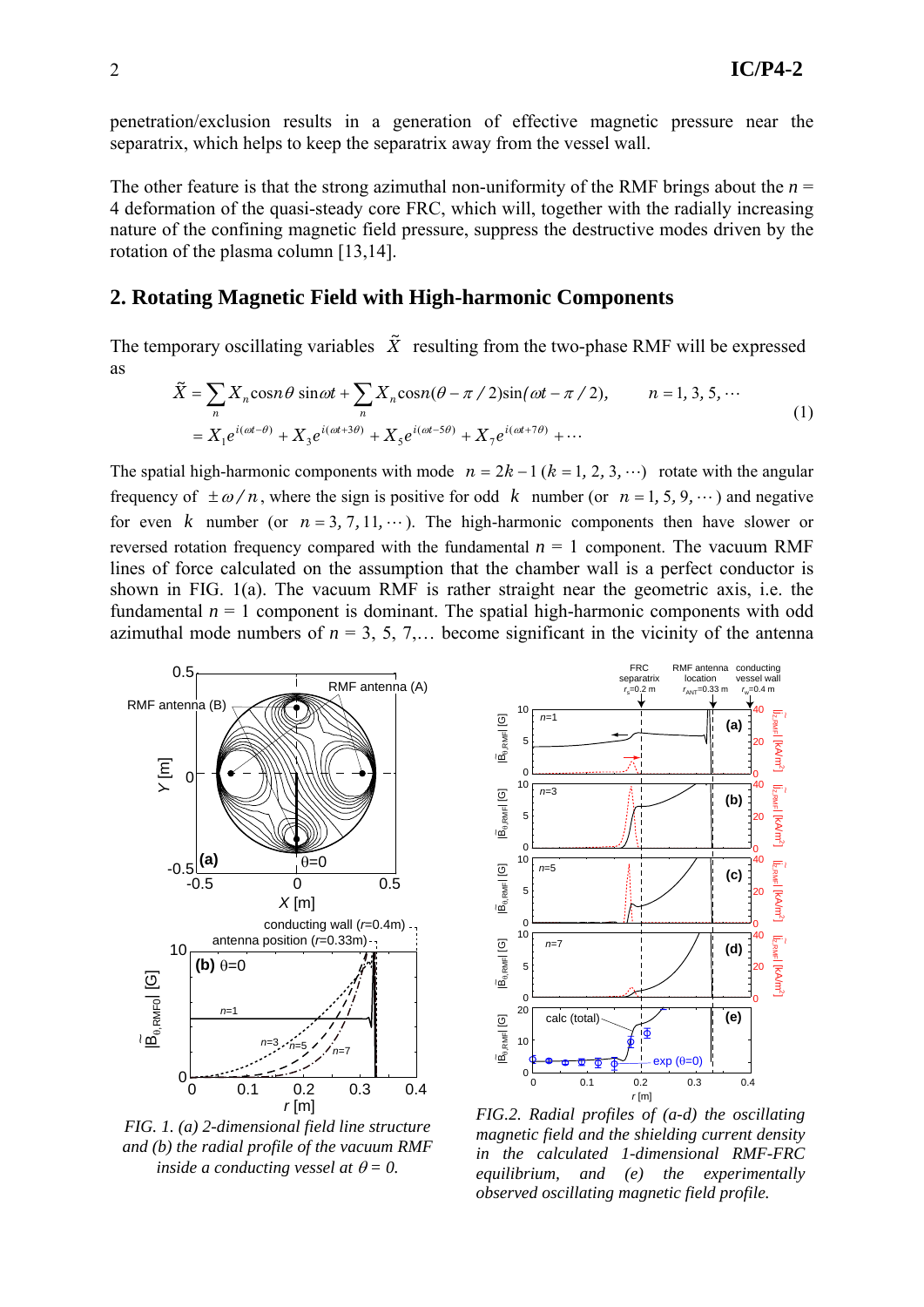position partly because of the image current flowing on the conducting vessel. The radial profile of the vacuum RMF  $|\tilde{B}_{\theta, RMF0}|$  at the azimuthal position  $\theta = 0$  where the RMF antenna exists is shown in FIG. 1(b). The fundamental  $n = 1$  component is uniform inside the antenna position, and the high-harmonic components rise at outer radial position. Since the high-harmonic components are expected to be excluded almost completely from the plasma region, they will exert magnetic pressure in such a way as to prevent the separatrix radius from being much larger than the position where the high-harmonic components of the vacuum RMF become dominant ( $r \sim 0.2$ m). At the azimuthal position  $\theta = \pi/4$  (between antennas) the amplitude of the vacuum RMF  $|\tilde{B}_{\theta, RMF0}|$  is same as the case at  $\theta = 0$ , but the phase of  $n = 3$ , 5, 11, 13,… are inverted.

The 1-dimensional FRC equilibrium sustained by the RMF satisfies both the radial and azimuthal force balances. The radial pressure balance equation is written as follows, assuming axial uniformity, uniform temperatures and the immobile ions,

$$
j_{\theta} B_z - \langle \tilde{j}_{z,RMF} \tilde{B}_{\theta,RMF} \rangle = \frac{\partial p}{\partial r} \approx k(T_i + T_e) \frac{\partial n_e}{\partial r}, \qquad (2)
$$

where  $j_{\theta} = -en_{e}\omega_{e}r$ ,  $\omega_{e}$  is the electron rotation frequency,  $\tilde{j}_{z,RMF} = -(1/\mu_{0})\nabla^{2}\tilde{A}_{z}$ ,  $\widetilde{B}_{\theta, RMF} = -\partial \widetilde{A}_{z, RMF}$  */ ∂r* and the bracket  $\langle \rangle$  represents average over an RMF cycle. In the azimuthal direction, the RMF torque on plasma electrons  $f_{\theta, RMF}$  will balance the collisional drag force  $f_{\theta, coll} = v m_e n_e \omega_e r$  due to the electron-ion and electron-neutral collisions. The azimuthal balance equation is written as

$$
v m_e n_e \omega_e r = \langle \tilde{j}_{z,RMF} \tilde{B}_{r,RMF} \rangle , \qquad (3)
$$

where *v* is the electron collision frequency and  $\tilde{B}_{r,RMF} = (1/r)\partial \tilde{A}_{z,RMF} / \partial \theta$ . The RMF-FRC equilibrium will be represented using these radial and azimuthal balance equations with the oscillating RMF components of  $\tilde{j}_{z,RMF}$ ,  $\tilde{A}_{z,RMF}$  and the steady FRC quantities such as  $j_{\theta}$ ,  $B_z$ ,  $n_e$  and  $\omega_e$ .

The screening current  $\tilde{j}_{z,RMF}$  flowing in the plasma is expressed as

$$
\widetilde{j}_{z,RMF} = \frac{1}{\eta_{//}^*} \left( \widetilde{E}_{z,RMF} - \omega_e r \widetilde{B}_{r,RMF} \right) = -\frac{1}{\eta_{//}^*} \left( i\omega + \omega_e \frac{\partial}{\partial \theta} \right) \widetilde{A}_{z,RMF},\tag{4}
$$

where  $\eta_{//}^* = \eta_{//} + i\omega (m_e/e^2 n_e)$  is the effective resistivity and  $\eta_{//}$  is the parallel classical resistivity. The system of equations (2)(3)(4) yields RMF-FRC equilibrium and will be solved numerically using an iterative method. If the FRC's steady quantities such as axial magnetic field, azimuthal current density and electron density are assumed to be uniform in the azimuthal direction, in other words, they consist only of the  $n = 0$  components, the oscillating RMF quantities appear in the equations  $(2)(3)(4)$  can be decomposed to each Fourier component and the system is handled as 1-dimensional equilibrium expressed by a linear summation of each azimuthal mode [11].

The radial profiles of the RMF in the presence of the FRC plasma are calculated using this simple 1-dimensional RMF-FRC equilibrium model and shown in FIG. 2(a-d) together with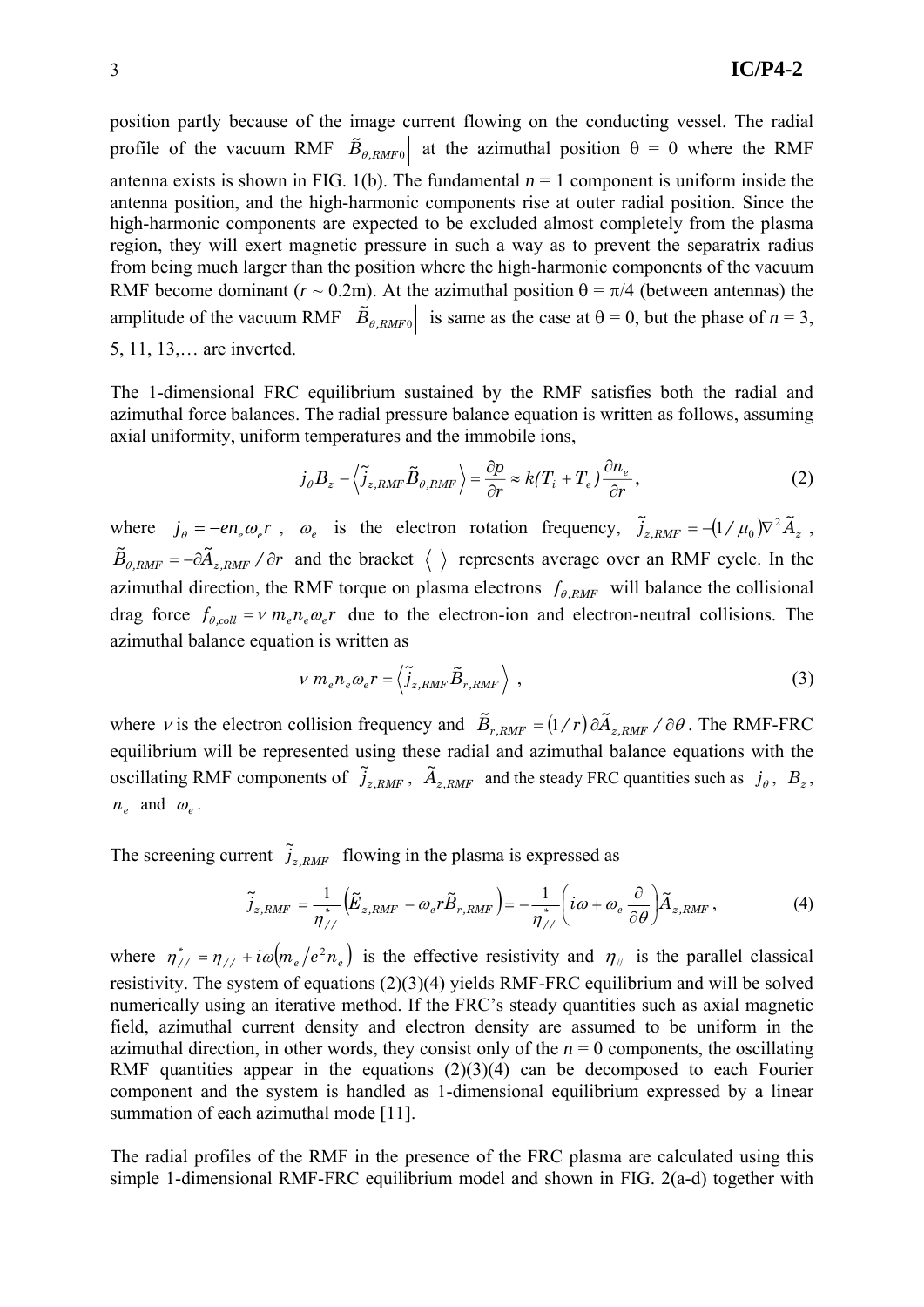the profiles of the shielding current density flowing in the axial direction. The high-harmonic components, particularly the modes of  $n = 3$  and 5, are excluded at the plasma edge and provide a large  $\langle j_zB_\theta \rangle$  inward force on the plasma edge. Though the fundamental  $n = 1$ component is partly shielded at the plasma edge, it reaches to the geometric axis to supply the azimuthal torque on the entire plasma column. FIG. 2 (e) shows the radial profile of the RMF  $|B_{\theta, RMF}|$  measured by the magnetic probe array (circle symbols). The experimental result shows that large part of the RMF is screened near the plasma edge ( $r \sim 0.2$  m), although certain magnitude of the RMF reaches the plasma center. These experimental results agree well with the numerical model qualitatively.

### **3. Experimental Setup**

The RMF antennas are located at  $r_{ANT} = 0.33$  m inside a conducting vacuum vessel wall of the FIX confinement section located at  $r_w = 0.4$  m. The Schematic cross-sectional view of the FIX confinement section is show in FIG. 3. Two pairs of RMF antennas are energized by two independent forward-type inverter circuits with the phase difference of  $\pi/2$ . Typical RMF angular frequency is  $\omega = 670 \times 10^3$  rad/s and RMF current is 800 A. Highly ionized plasma generated by a washer gun is injected into the central region of the device, where the RMF is already applied. After the initial unstable period, the RMF begins to drive current, forming an FRC with closed magnetic field lines. Even though the typical electron density  $n_e = 5 \times 10^{17} \text{ m}^{-3}$  and temperature  $T_e = 3 \text{ eV}$  are much smaller than those in the existing FRC experiments, the RMF-FRC holds the radial pressure balance, high-beta nature, and rigid-rotor-like current and density profiles.

Internal magnetic probe arrays are used to measure both radial and axial profiles of the steady axial magnetic field. The radial probe arrays are located at two different azimuthal locations of  $\theta = 0$  and  $\pi/4$  and each of them consists of 13 pick-up coils with radial spacings of 30 mm. The electron density is measured by a movable Langmuir probe located at  $\theta = \pi/4$ .



*FIG. 3. Cross-sectional view of the FRC injection experiment (FIX) apparatus.* 



*Fig. 4. Time evolutions of (a) RMF antenna current, (b) axial magnetic field, (c) separatrix radius and (d) separatrix length.*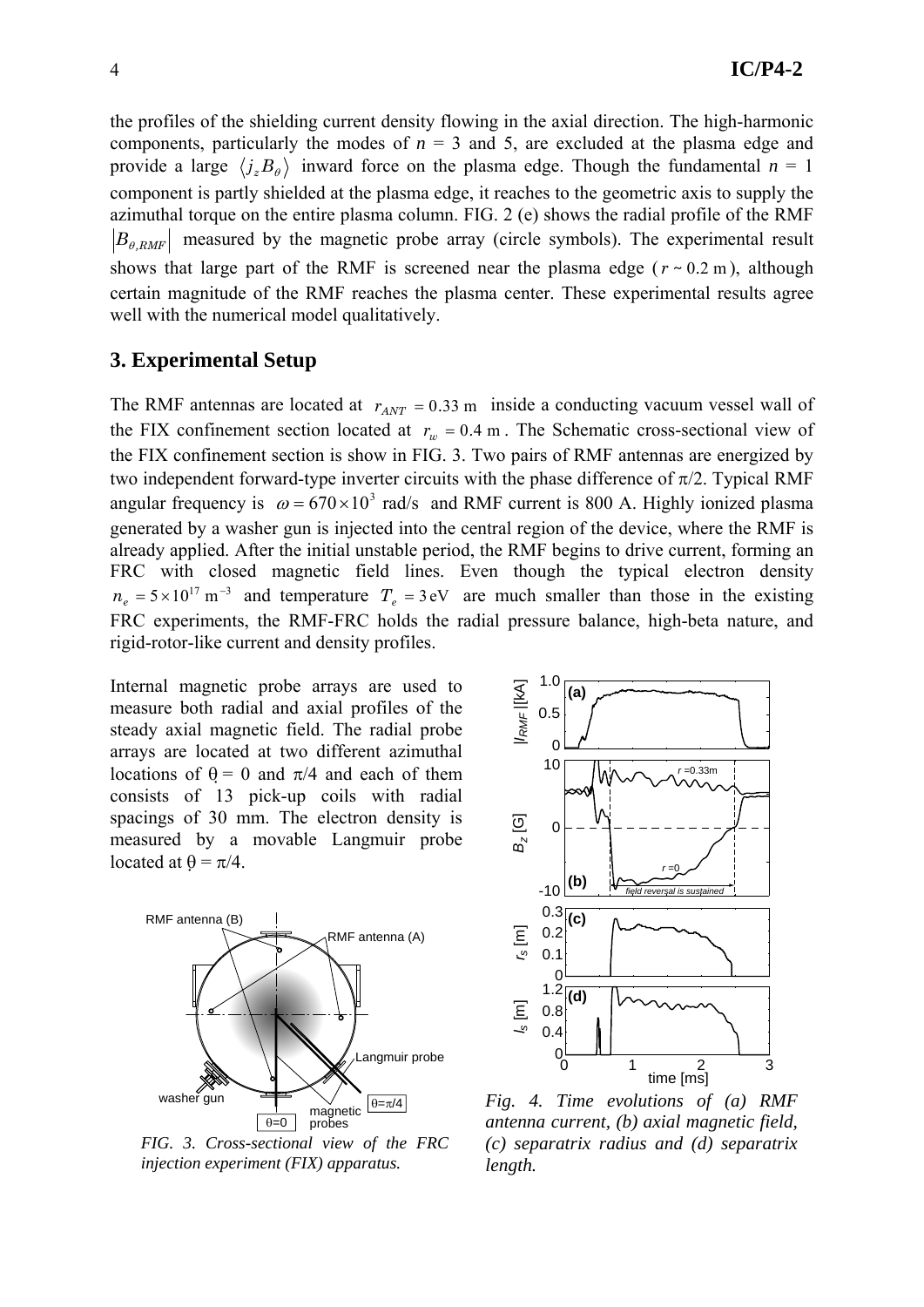## **4. Experimental Results and Discussions**

FIG. 4 shows the time evolutions of the RMF antenna current, axial magnetic fields, separatrix radius and separatrix length measured on the midplane at  $z = 0$  and  $\theta = 0$ . The axial magnetic field inside the plasma shows large reversal for about 1.5 ms-duration, which corresponds to  $\sim$ 100 Alfvèn transit time. The global stability might be provided by the kinetic effect since the ion collisionless skin depth is even larger than the separatrix radius. The separatrix radius  $r_s$  is about 0.2 m, or  $x_s = r_s / r_w \approx 0.5$  during the flat top phase. This value is much smaller than those observed in previous results from purely dipole RMF [7-9]. The separatrix length  $l_s$  during the flat top phase is about 0.8 m, keeping moderate elongation of about 2.

The radial profiles of the axial magnetic field measured at  $\theta = 0$  is shown in FIG. 5(a). The experimental results indicated by triangle markers show good agreement with values which are predicted by a purely radial 1-dimensional RMF-FRC equilibrium model [11] calculated at  $\theta = 0$ . The numerical RMF-FRC equilibrium has steep density and current gradients near the separatrix, as shown in FIG. 5(b). This gradient is mainly sustained by the effective magnetic pressure of the excluded high-harmonic components of the RMF. FIG. 5(c) shows the radial profile of radial Lorentz force  $j_{\theta}B_z$  of the steady FRC and the ponderamotive force  $\widetilde{j}_{z,RMF}$   $\widetilde{B}_{\theta,RMF}$  from the oscillating RMF. The high-harmonic components of the RMF are screened near the plasma edge and generate a large ponderamotive force localized at the edge region. This pondramotive force plays a dominant role on keeping the plasma separatrix away from the wall.

On the other hand, the RMF-FRC equilibrium at  $\theta = \pi/4$  shows a quite different feature. Because of the strong azimuthal non-uniformity of the oscillating RMF, the equilibrium of the steady FRC is expected to have azimuthal deformation of  $n = 4, 8,...$  The amplitude of the RMF is much smaller at  $\theta = \pi/4$ , where the RMF antenna is absent, than that at  $\theta = 0$  just



*FIG.5. Radial profiles of (a) axial magnetic field, (b) azimuthal current density and (c) radial force at*  $\theta = 0$ .



*FIG.6. Radial profiles of (a) axial magnetic field, (b) electron density and (c) azimuthal current density at*  $\theta = \pi/4$ .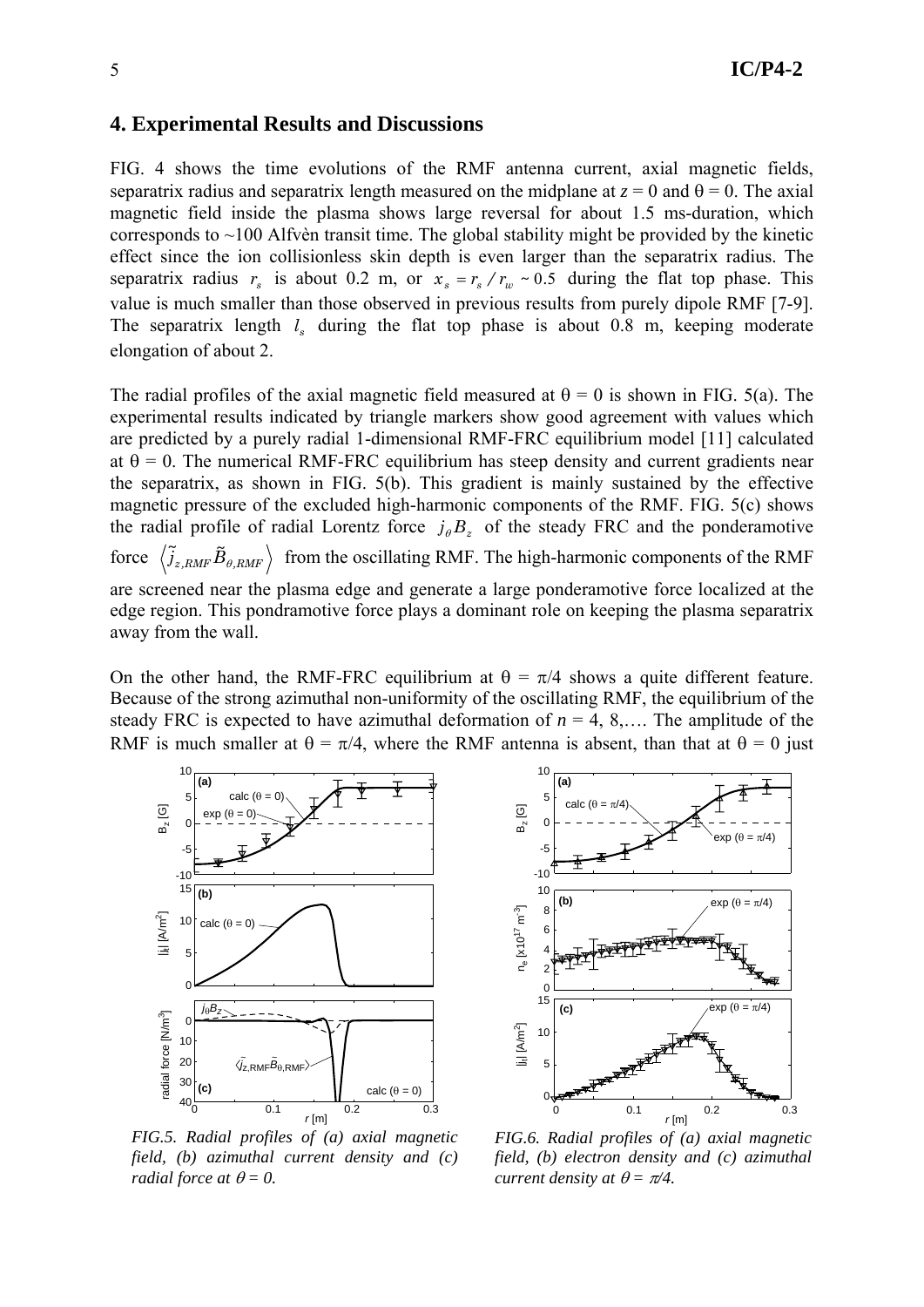inside the antenna ( $r_{ANT}$  = 0.33 m). FIG. 6(a) shows the radial profiles of axial magnetic field measured at  $\theta = \pi/4$ . The FRC plasma has much broader magnetic field profile at  $\theta = \pi/4$ ,



*FIG.7. 2-dimensional field line structure of the RMF with*  $n = 4$  *deformed FRC.* 

indicating that the plasma current driven by the RMF is not a simple circular current but has azimuthal structure. The radii of the separatrix  $r_s$  is about 0.2 m at  $\theta = 0$  and about 0.24 m at  $\theta = \pi/4$ . FIG. 6(b) and (c) show the radial profiles of the electron density  $n_e$  and the azimuthal current density  $j_t$  which is defined as a product of the measured electron density and the electron rotation frequency. As the FRC extends radially outward at this azimuthal location, the azimuthal current flows rather outboard side of the configuration, providing enough Lorentz force  $j_{\theta}B_z$  to confine the plasma pressure without large contribution

from the equivalent magnetic pressure of the excluded RMF [12]. FIG. 7 shows the 2 dimensinoal structure of the RMF lines of force calculated for the RMF-FRC equilibrium with  $n = 4$  deformation. The plasma shape, or the plasma current flow pattern, looks more like a square with rounded corners.

The FRC sustained by the high-harmonic RMF rarely exhibited density oscillation due to the rotational instability which is commonly observed in the FRC plasma produced by the fieldreversed theta pinch method [13,14]. The azimuthal deformation of the FRC plasma sustained by the RMF with high-harmonic components might be providing essential stabilization against the destructive modes by decreasing the rotation of the plasma column in a similar manner as the multipole field [15,16]. The stability criterion for the rotational mode by  $n = 4$ multipole field is given by

$$
B_s \ge (r_s \mid \Omega \mid / 2) \sqrt{\mu_0 \rho} \tag{5}
$$

using the 2-dimensinal ideal MHD approximation [16], where  $B_s$  is the vacuum multipole field at  $r = r_s$ ,  $\Omega$  is the rotation angular frequency of the plasma column and  $\rho$  is the mass density. If the ions were assumed to be rotating synchronously with the RMF field, then the criterion to stabilize the rotational mode becomes as  $B_s \geq 20$  G from equation (5). This value is considerably larger than the actual multipole field amplitude shown in FIG. 1(b). In reality, the ions in the RMF-FRC equilibrium are not considered to be accelerated that much due to the drug by neutral particles [17].

In order to evaluate a reasonable stabilization mechanism, development of realistic 2 dimensional RMF-FRC equilibrium is required. In the simple 1-dimensional model, the oscillating RMF components are expressed as a linear summation of the odd azimuthal mode numbers of  $n = 1, 3, 5, 7, \dots$  However, when the steady FRC quantities of  $\omega_e$  and  $\eta^*_{//}$  have the azimuthal deformation such as  $n = 4, 8, \dots$ , each azimuthal mode of the RMF quantities of  $\tilde{j}_{z,RMF}$  and  $\tilde{A}_{z,RMF}$  will be nonlinearly coupled through the equation (4). As a consequence, the simple 1-dimensional model is NOT appropriate to achieve a self-consistent 2 dimensional RMF-FRC equilibrium with azimuthal deformation of the steady FRC quantities.